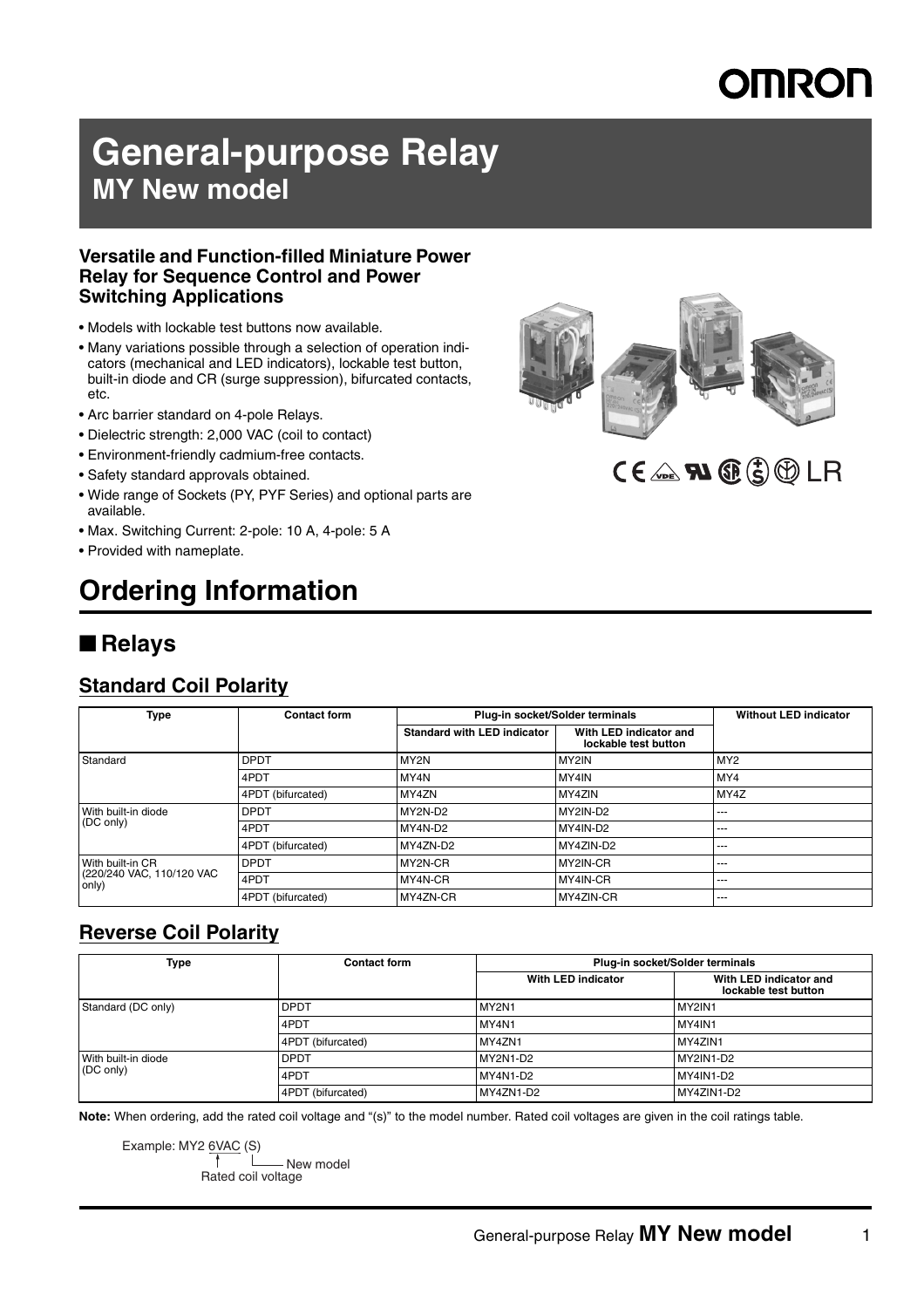# ■ **Accessories (Order Separately)**

## **Sockets**

| <b>Poles</b> | <b>Front-mounting</b>                 | <b>Back-mounting Socket</b> |                |                          |                         |                      |  |
|--------------|---------------------------------------|-----------------------------|----------------|--------------------------|-------------------------|----------------------|--|
|              | Socket (DIN-track/<br>screw mounting) | Solder terminals            |                | Wire-wrap terminals      |                         | <b>PCB</b> terminals |  |
|              |                                       | <b>Without clip</b>         | With clip      | <b>Without clip</b>      | With clip               |                      |  |
|              | PYF08A-E<br>PYF08A-N                  | <b>PY08</b>                 | PY08-Y1        | PY08QN<br><b>PY08ON2</b> | PY08ON-Y1<br>PY08ON2-Y1 | PY08-02              |  |
|              | PYF14A-E<br>PYF14A-N                  | <b>PY14</b>                 | <b>PY14-Y1</b> | PY14ON<br>PY14QN2        | PY14ON-Y1<br>PY14QN2-Y1 | PY14-02              |  |

## **Socket Hold-down Clip Pairing**

| <b>Relay type</b>               | <b>Poles</b> | Front-connecting Socket (DIN-track/<br>screw mounting) |             | <b>Back-connecting Socket</b> |                            |         |                             |
|---------------------------------|--------------|--------------------------------------------------------|-------------|-------------------------------|----------------------------|---------|-----------------------------|
|                                 |              |                                                        |             |                               | Solder/Wire-wrap terminals |         | <b>PCB</b> terminals        |
|                                 |              | <b>Socket</b>                                          | <b>Clip</b> | <b>Socket</b>                 | Clip                       | Socket  | Clip                        |
| Without 2-pole test 2<br>button |              | PYF08A-E<br>I PYF08A-N                                 | PYC-A1      | <b>PY08(QN)</b>               | <b>PYC-P</b><br>PYC-P2     | PY08-02 | PYC-P<br>PYC-P <sub>2</sub> |
|                                 |              | PYF14A-E<br>PYF14A-N                                   |             | <b>PY14(QN)</b>               |                            | PY14-02 |                             |
| 2-pole test button              |              | PYF08A-E<br>PYF08A-N                                   | PYC-E1      | <b>PY08(QN)</b>               | PYC-P <sub>2</sub>         | PY08-02 | PYC-P2                      |

## **Mounting Plates for Sockets**

| Socket model                                   | Socket     | 18 Sockets                            | $-$ For $3^{\circ}$ |
|------------------------------------------------|------------|---------------------------------------|---------------------|
|                                                | - For 1    | For                                   | ∵36 Sockets         |
| <b>PY14ON(2)</b><br>PY08,<br>PY08QN(2)<br>PV1A | <b>DVD</b> | <b>DVD</b><br>$\overline{a}$<br>ن≀- َ | <b>PYP-36</b>       |

**Note:** PYP-18 and PYP-36 can be cut into any desired length in accordance with the number of Sockets.

## **Track and Accessories**

| Supporting Track (length = 500 mm)   | PFP-50N             |
|--------------------------------------|---------------------|
| Supporting Track (length = 1,000 mm) | PFP-100N, PFP-100N2 |
| <b>End Plate</b>                     | <b>IPFP-M</b>       |
| <b>Spacer</b>                        | IPFP-S              |

# **Specifications**

# ■ **Coil Ratings**

|           | <b>Rated voltage</b> | <b>Rated current</b> |                      | Coil<br>resistance | Coil inductance<br>(reference value) |         | Must<br>operate<br>voltage | Must<br>release<br>voltage | Max.<br>voltage | Power<br>consumption<br>(approx.) |
|-----------|----------------------|----------------------|----------------------|--------------------|--------------------------------------|---------|----------------------------|----------------------------|-----------------|-----------------------------------|
|           |                      | 50 Hz                | 60 Hz                |                    | Arm. OFF                             | Arm. ON |                            | % of rated voltage         |                 |                                   |
| <b>AC</b> | $6V^*$               | 214.1 mA             | 183 mA               | 12.2 $\Omega$      | 0.04H                                | 0.08H   | 80% max.                   | 30% min.                   | 110%            | 1.0 to 1.2 VA                     |
|           | 12 V                 | 106.5 mA             | 91 mA                | 46 $\Omega$        | 0.17H                                | 0.33H   |                            |                            |                 | (60 Hz)                           |
|           | 24 V                 | 53.8 mA              | 46 mA                | 180 $\Omega$       | 0.69H                                | 1.30 H  |                            |                            |                 |                                   |
|           | 48/50 V*             | 24.7/<br>25.7 mA     | 21.1/<br>22.0 mA     | 788 Ω              | 3.22 H                               | 5.66 H  |                            |                            |                 |                                   |
|           | 110/120 V            | $9.9/10.8$ mA        | $8.4/9.2 \text{ mA}$ | 4.430 $\Omega$     | 19.20 H                              | 32.1 H  |                            |                            |                 | 0.9 to 1.1 VA<br>(60 Hz)          |
|           | 220/240 V            | $4.8/5.3$ mA         | $4.2/4.6$ mA         | 18,790 $\Omega$    | 83.50 H                              | 136.4 H |                            |                            |                 |                                   |
| DC.       | $6V^*$               | 151 mA               |                      | $39.8 \Omega$      | 0.17H                                | 0.33H   |                            | 10% min.                   |                 | 0.9W                              |
|           | 12 V                 | 75 mA                |                      | 160 $\Omega$       | 0.73H                                | 1.37 H  |                            |                            |                 |                                   |
|           | 24 V                 | 37.7 mA              |                      | $636 \Omega$       | 3.20 H                               | 5.72 H  |                            |                            |                 |                                   |
|           | 48 V*                | 18.8 mA              |                      | $2.560 \Omega$     | 10.60 H                              | 21.0 H  |                            |                            |                 |                                   |
|           | 100/110 V            | $9.0/9.9$ mA         |                      | 11.100 $\Omega$    | 45.60 H                              | 86.2 H  |                            |                            |                 |                                   |

**Note: 1.** The rated current and coil resistance are measured at a coil temperature of 23°C with tolerances of +15%/–20% for rated currents and ±15% for DC coil resistance.

**2.** Performance characteristic data are measured at a coil temperature of 23°C.

**3.** AC coil resistance and impedance are provided as reference values (at 60 Hz).

**4.** Power consumption drop was measured for the above data. When driving transistors, check leakage current and connect a bleeder resistor if required.

**5.** Rated voltage denoted by "\*" will be manufactured upon request. Ask your OMRON representative.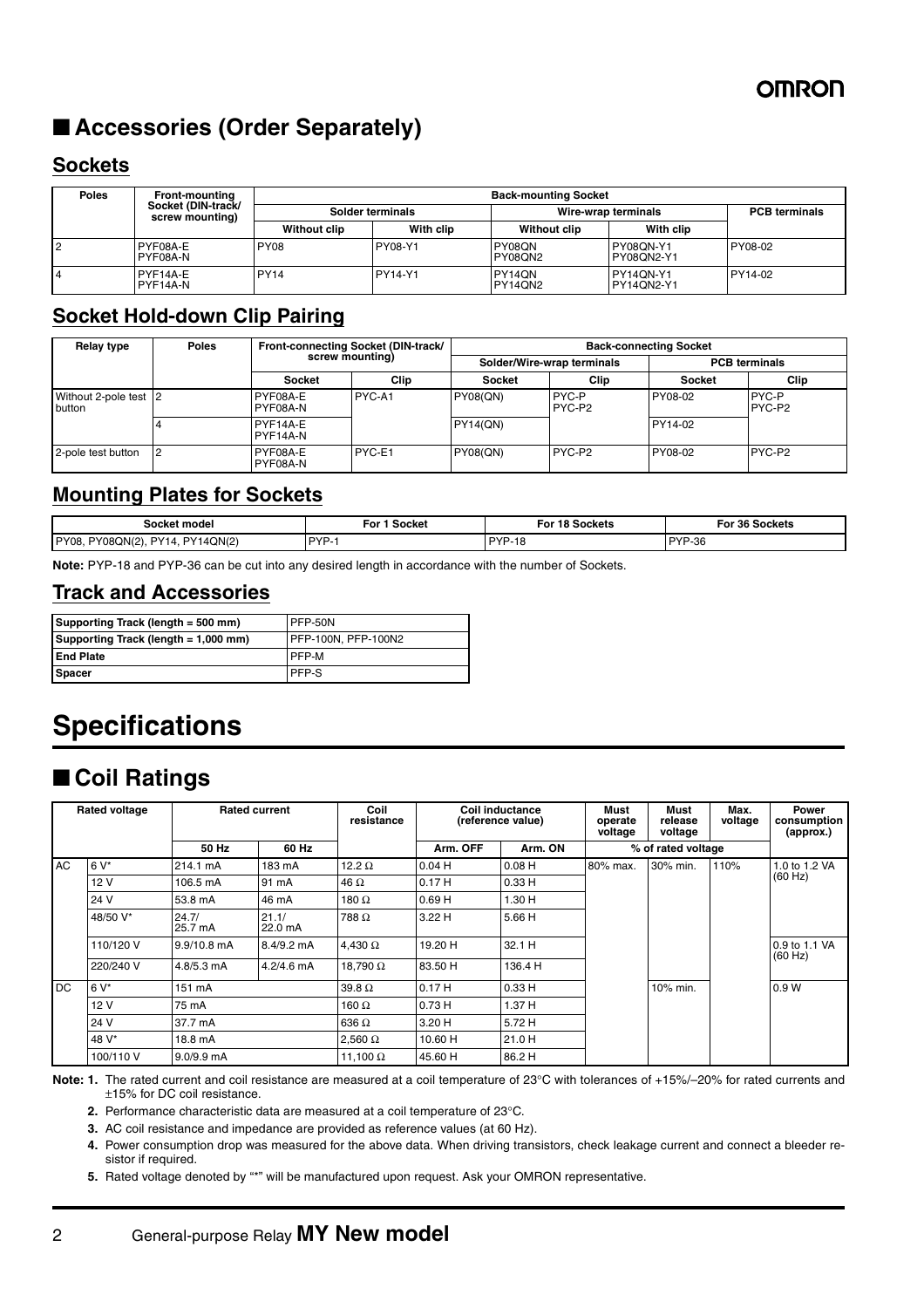# ■ **Contact Ratings**

| <b>Item</b>                       | 2-pole                |                               |                       | 4-pole                        |                       | 4-pole (bifurcated)           |  |  |
|-----------------------------------|-----------------------|-------------------------------|-----------------------|-------------------------------|-----------------------|-------------------------------|--|--|
|                                   | <b>Resistive load</b> | Inductive load                | <b>Resistive load</b> | Inductive load                | <b>Resistive load</b> | Inductive load                |  |  |
|                                   | $(cos \phi = 1)$      | $(cos\phi = 0.4, L/R = 7$ ms) | $(cos\phi = 1)$       | $(cos\phi = 0.4, L/R = 7$ ms) | $(cos \phi = 1)$      | $(cos\phi = 0.4, L/R = 7$ ms) |  |  |
| Rated load                        | 5A, 250 VAC           | 2A. 250 VAC                   | 3 A. 250 VAC          | 0.8 A. 250 VAC                | 3 A. 250 VAC          | 0.8 A. 250 VAC                |  |  |
|                                   | 5A, 30 VDC            | 2 A. 30 VDC                   | 3 A. 30 VDC           | 1.5 A. 30 VDC                 | 3 A. 30 VDC           | 1.5 A, 30 VDC                 |  |  |
| Carry current                     | 10 A (see note)       |                               | 5 A (see note)        |                               |                       |                               |  |  |
| Max. switching                    | <b>250 VAC</b>        |                               | <b>250 VAC</b>        |                               |                       |                               |  |  |
| voltage                           | 125 VDC               |                               | 125 VDC               |                               |                       |                               |  |  |
| Max. switching<br>current         | 10A                   |                               | 5 A                   |                               |                       |                               |  |  |
| Max. switching                    | 2.500 VA              | <b>.250 VA</b>                | 1.250 VA              | 500 VA                        | 1.250 VA              | 500 VA                        |  |  |
| power                             | 300 W                 | 300 W                         | 150 W                 | 150 W                         | 150 W                 | 150 W                         |  |  |
| Failure rate<br>(reference value) | 5 VDC. 1 mA           |                               | VDC. 1 mA             |                               | 1 VDC, 100 µA         |                               |  |  |

**Note:** Don't exceed the carry current of a Socket in use. Please see [page 9.](#page-8-0)

## ■ **Characteristics**

| Item                         | <b>All Relays</b>                                                                                                                                                      |
|------------------------------|------------------------------------------------------------------------------------------------------------------------------------------------------------------------|
| <b>Contact resistance</b>    | 100 m $\Omega$ max.                                                                                                                                                    |
| Operate time                 | 20 ms max.                                                                                                                                                             |
| <b>Release time</b>          | 20 ms max.                                                                                                                                                             |
| Max. operating frequency     | Mechanical: 18,000 operations/hr<br>1,800 operations/hr (under rated load)<br>Electrical:                                                                              |
| <b>Insulation resistance</b> | 1,000 M $\Omega$ min. (at 500 VDC)                                                                                                                                     |
| <b>Dielectric strength</b>   | 2,000 VAC, 50/60 Hz for 1.0 min (1,000 VAC between contacts of same polarity)                                                                                          |
| <b>Vibration resistance</b>  | Destruction: 10 to 55 to 10 Hz, 0.5 mm single amplitude (1.0 mm double amplitude)<br>Malfunction: 10 to 55 to 10 Hz, 0.5 mm single amplitude (1.0 mm double amplitude) |
| <b>Shock resistance</b>      | Destruction: 1,000 m/s <sup>2</sup><br>Malfunction: 200 m/s <sup>2</sup>                                                                                               |
| <b>Endurance</b>             | See the following table.                                                                                                                                               |
| <b>Ambient temperature</b>   | Operating: $-55^{\circ}$ C to 70 $^{\circ}$ C (with no icing)                                                                                                          |
| <b>Ambient humidity</b>      | Operating: 5% to 85%                                                                                                                                                   |
| Weight                       | Approx. 35 g                                                                                                                                                           |

**Note:** The values given above are initial values.

## ■ **Endurance Characteristics**

| Pole                | Mechanical life (at 18,000 operations/hr) | <b>Electrical life</b><br>(at 1,800 operations/hr under rated load) |  |
|---------------------|-------------------------------------------|---------------------------------------------------------------------|--|
| 2-pole              | AC:50,000,000 operations min.             | 500,000 operations min.                                             |  |
| 4-pole              | DC:100,000,000 operations min.            | 200,000 operations min.                                             |  |
| 4-pole (bifurcated) | 20,000,000 operations min.                | 100,000 operations min.                                             |  |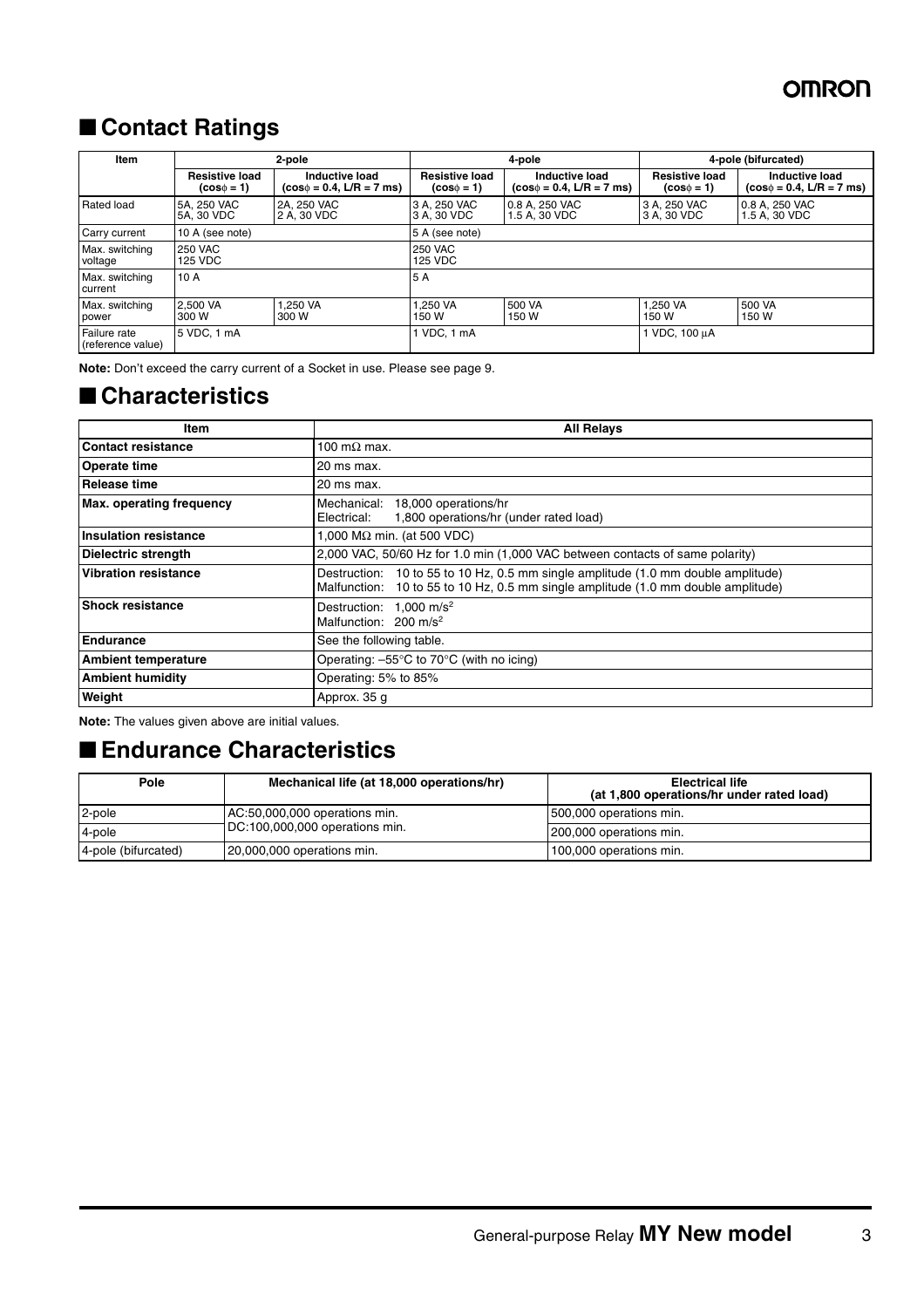# ■ **Approved Standards**

## **VDE Recognitions (File No. 112467UG, IEC 255, VDE 0435)**

| No. of poles   | <b>Coil ratings</b>                                                | <b>Contact ratings</b>                                      | <b>Operations</b>                                 |
|----------------|--------------------------------------------------------------------|-------------------------------------------------------------|---------------------------------------------------|
| $\overline{2}$ | 6, 12, 24, 48/50, 100/110<br>110/120, 200/220.                     | 10 A, 250 VAC $(cos\phi=1)$<br>10 A, 30 VDC (L/R=0 ms)      | $10 \times 10^{3}$                                |
| <b>4</b>       | 220/240 VAC<br>$\left  6, 12, 24, 48, 100/110, \right $<br>125 VDC | $ 5 A, 250 VAC (cos \phi=1) $<br>$ 5 A$ , 30 VDC (L/R=0 ms) | $100 \times 10^{3}$<br>$IMY4Z AC: 50 \times 10^3$ |

## **UL508 Recognitions (File No. 41515)**

| No. of poles | Coil ratings                 | <b>Contact ratings</b>                                            | <b>Operations</b> |
|--------------|------------------------------|-------------------------------------------------------------------|-------------------|
|              | 6 to 240 VAC<br>6 to 125 VDC | 10 A, 30 VDC (General purpose)<br>10 A, 250 VAC (General purpose) | $6 \times 10^{3}$ |
|              |                              | 5 A, 250 VAC (General purpose)<br>5 A, 30 VDC (General purpose)   |                   |

## **CSA C22.2 No. 14 Listings (File No. LR31928)**

| No. of poles | <b>Coil ratings</b>          | <b>Contact ratings</b>                                      | <b>Operations</b> |
|--------------|------------------------------|-------------------------------------------------------------|-------------------|
|              | 6 to 240 VAC<br>6 to 125 VDC | 10 A, 30 VDC<br>l 10 A. 250 VAC                             | $6 \times 10^{3}$ |
|              |                              | 5 A, 250 VAC (Same polarity)<br>5 A, 30 VDC (Same polarity) |                   |

## **IMQ (File No. EN013 to 016)**

| No. of poles | Coil ratings                                                                                                        | <b>Contact ratings</b>        | <b>Operations</b>                                 |
|--------------|---------------------------------------------------------------------------------------------------------------------|-------------------------------|---------------------------------------------------|
| 12           | 6, 12, 24, 48/50, 100/110<br>110/120, 200/220.<br>220/240 VAC<br>$\left[6, 12, 24, 48, 100/110, \right]$<br>125 VDC | 10 A. 30 VDC<br>10 A. 250 VAC | $10 \times 10^{3}$                                |
| 14           |                                                                                                                     | 5 A. 250 VAC<br>5 A. 30 VDC   | $100 \times 10^{3}$<br>$IMY4Z AC: 50 \times 10^3$ |

## **LR Recognitions (File No. 98/10014)**

| No. of poles   | <b>Coil ratings</b>          | <b>Contact ratings</b>                                                                                      | <b>Operations</b>  |
|----------------|------------------------------|-------------------------------------------------------------------------------------------------------------|--------------------|
| $\overline{2}$ | 6 to 240 VAC<br>6 to 125 VDC | 10 A, 250 VAC (Resistive)<br>2 A, 250 VAC (PF0.4)<br>10 A, 30 VDC (Resistive)<br>2 A, 30 VDC (L/R=7 ms)     | $50 \times 10^{3}$ |
|                |                              | 5 A, 250 VAC (Resistive)<br>  0.8 A, 250 VAC (PF0.4)<br>5 A, 30 VDC (Resistive)<br>1.5 A, 30 VDC (L/R=7 ms) | $50 \times 10^{3}$ |

## **SEV Listings (File No. 99.5 50902.01)**

| No. of poles | Coil ratings                 | <b>Contact ratings</b>        | <b>Operations</b>                                    |
|--------------|------------------------------|-------------------------------|------------------------------------------------------|
| 12           | 6 to 240 VAC<br>6 to 125 VDC | 10 A, 250 VAC<br>10 A, 30 VDC | $10 \times 10^{3}$                                   |
| 14           |                              | 5 A, 250 VAC<br>5 A, 30 VDC   | $100 \times 10^{3}$<br>MY4Z AC; 50 x 10 <sup>3</sup> |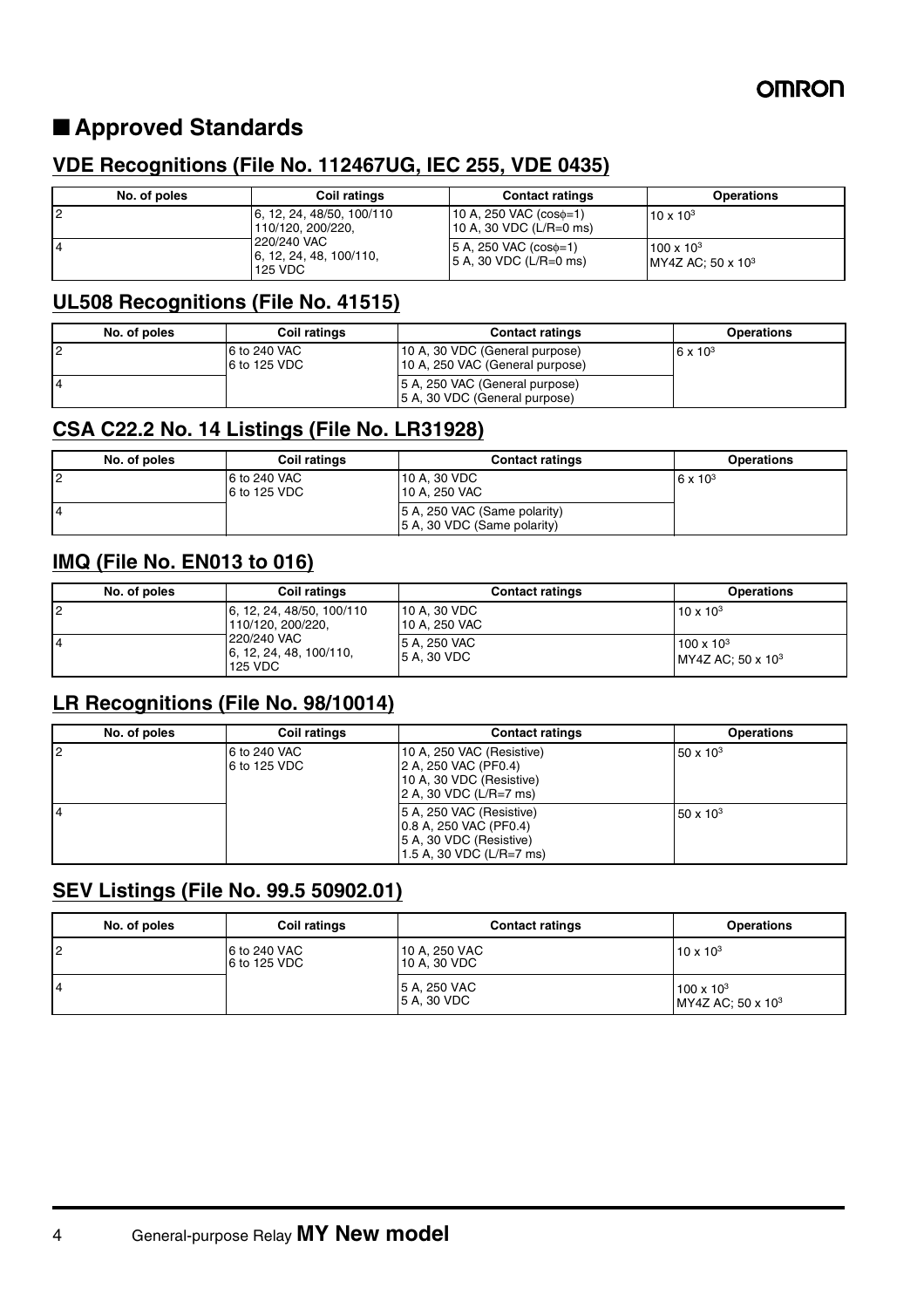# **Engineering Data**

## **Maximum Switching Power**



## **Endurance**







#### **MY2 (Resistive Loads) MY2 (Inductive Loads)**



#### **MY4 (Resistive Loads) MY4 (Inductive Loads)**

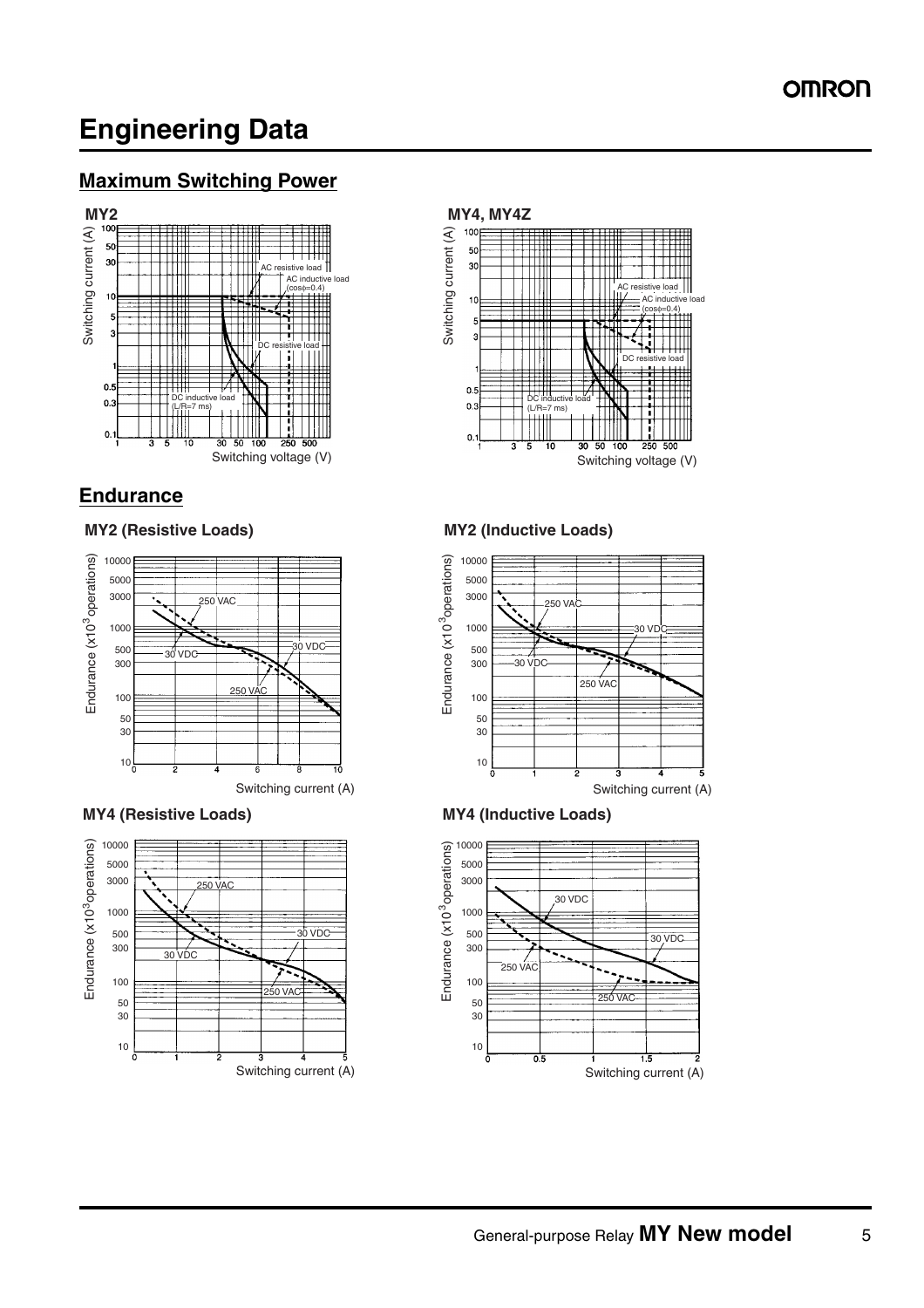

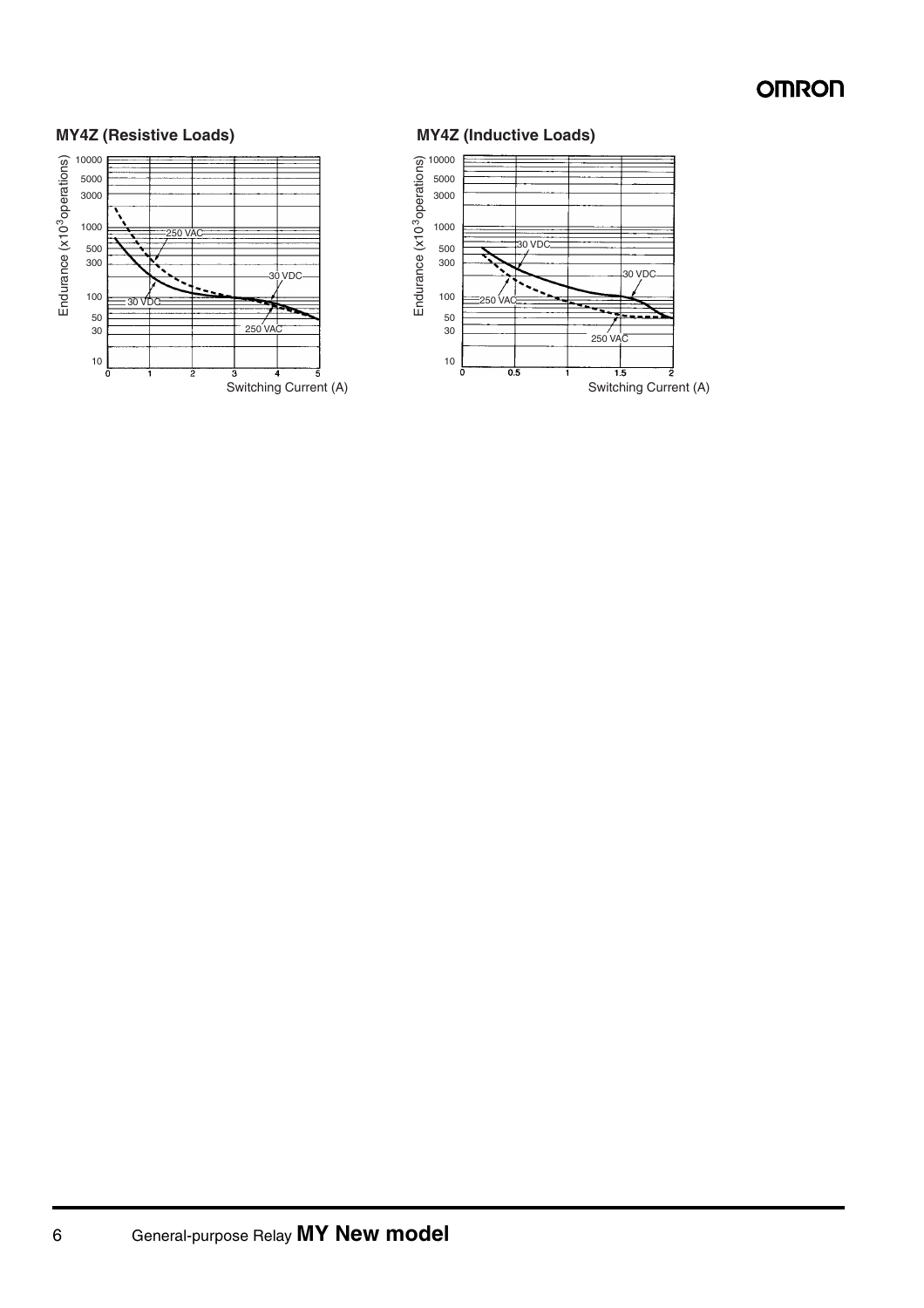# **Dimensions**

**Note:** All units are in millimeters unless otherwise indicated.

## **2-Pole Models**

**MY2N**



**4-Pole Models**



**MY4N**



# **Models with Test Button**

**MY2IN**



**MY4IN**







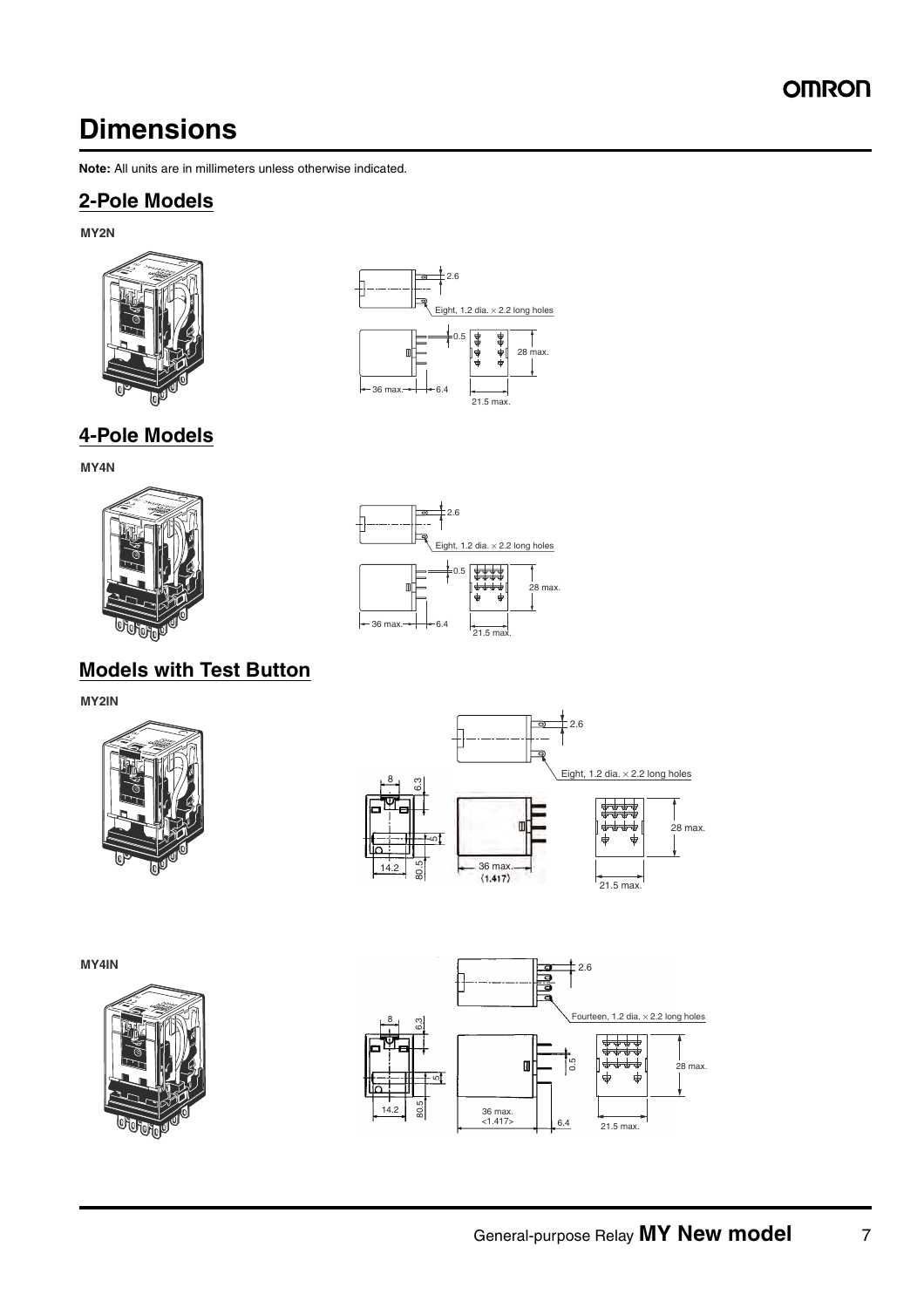# **Terminal Arrangement/Internal Connections (Bottom View)**



**MY2 MY2N/MY2IN (AC Models)**





**MY2N-CR/MY2IN-CR (AC Models Only)**





**MY2N/MY2IN (DC Models)**

**MY2N1/MY2IN1 (DC Models Only)**



**MY4(Z)N/MY4(Z)IN (DC Models)**



**MY4(Z)N1/MY4(Z)IN1 (DC Models Only)**







**MY2N1-D2/MY2IN1-D2 (DC Models Only)**



**MY4(Z)N-D/MY4(Z)IN-D2 (DC Models Only)**



**MY4(Z)N1-D2/MY4(Z)IN1-D2 (DC Models Only)**











**MY4(Z)N-CR/MY4(Z)IN-CR (AC Models Only)**



**Note:** The DC models have polarity.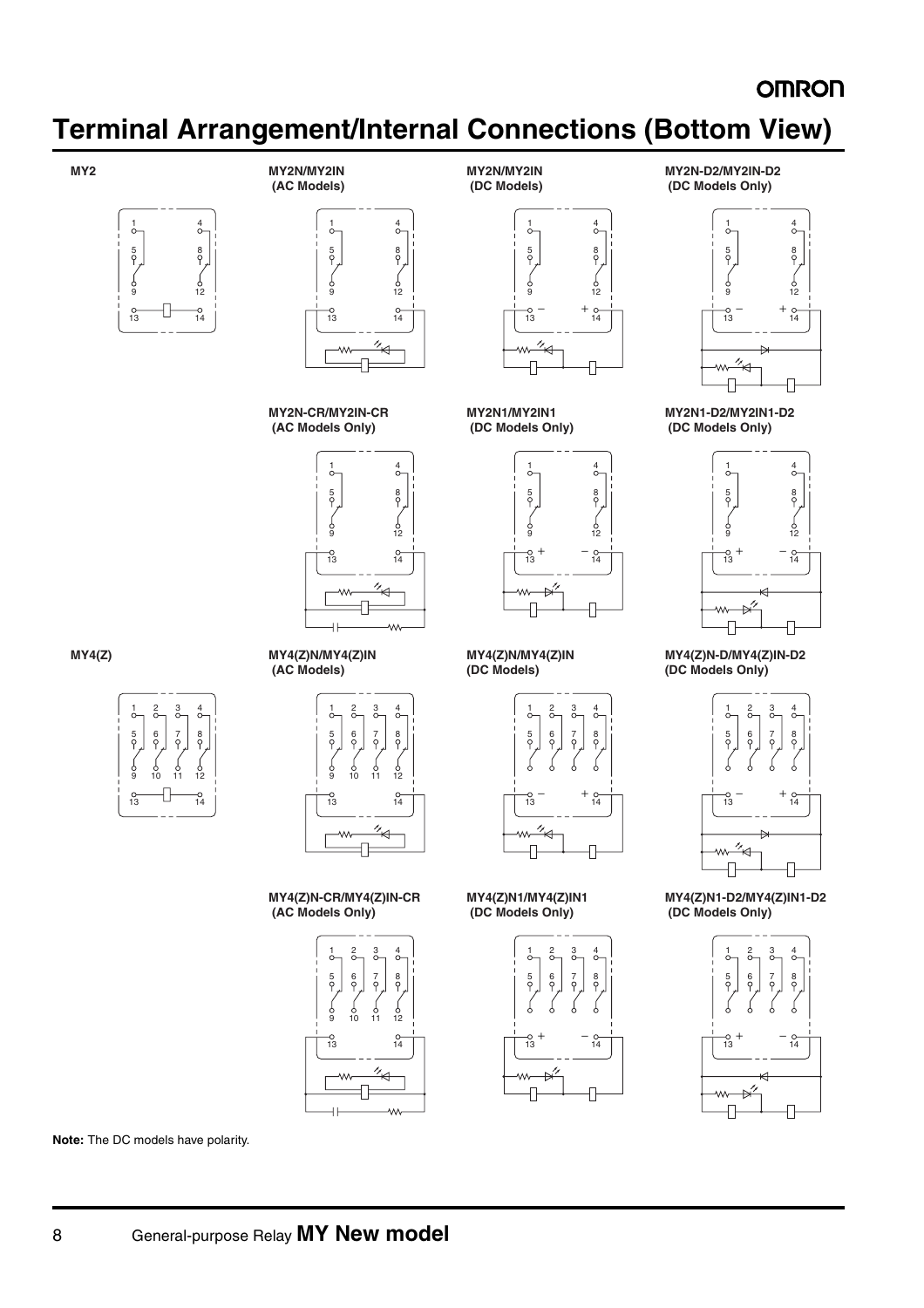# **Socket for MY**

### <span id="page-8-0"></span>**Track-mounted (DIN Track) Socket Conforms to VDE 0106, Part 100**

- Snap into position along continuous sections of any mounting track.
- Facilitates sheet metal design by standardized mounting dimensions.
- Design with sufficient dielectric separation between terminals eliminates the need of any insulating sheet.



## ■ Safety Standards for Sockets

| <b>Model</b>          | <b>Standards</b> | File No. |
|-----------------------|------------------|----------|
| PYF08A-E,<br>PYF08A-N | <b>UL508</b>     | E87929   |
| PYF14A-E,<br>PYF14A-N | CSA22.2          | R31928   |

## **Back-connecting Sockets**



# ■ **Specifications**

| <b>Item</b>            | Pole           | <b>Model</b>          | <b>Carry current</b> | <b>Dielectric withstand</b><br>voltage | <b>Insulation resistance</b><br>(see note 2) |
|------------------------|----------------|-----------------------|----------------------|----------------------------------------|----------------------------------------------|
| <b>Screwless Clamp</b> | $\overline{c}$ | PYF08S                | 10 A                 | 2,000 VAC, 1 min                       | Less than 1,000 $\text{M}\Omega$             |
| <b>Terminal Socket</b> | 4              | PYF <sub>14S</sub>    | 5 A                  |                                        |                                              |
| Track-mounted          | $\overline{2}$ | PYF08A-E              | 7 A                  | 2,000 VAC, 1 min                       | 1,000 M $\Omega$ min.                        |
| Socket                 |                | PYF08A-N (see note 3) | 7 A (see note 4)     |                                        |                                              |
|                        | 4              | PYF14A-E              | 5 A                  |                                        |                                              |
|                        |                | PYF14A-N (see note 3) | 5 A (see note 4)     |                                        |                                              |
| Back-connecting        | $\overline{2}$ | PY08(-Y1)             | 7 A                  | 1,500 VAC, 1 min                       | 100 M $\Omega$ min.                          |
| Socket                 |                | PY08QN(-Y1)           |                      |                                        |                                              |
|                        |                | PY08-02               |                      |                                        |                                              |
|                        | 4              | PY14(-Y1)             | 3 A                  |                                        |                                              |
|                        |                | <b>PY14QN(-Y1)</b>    |                      |                                        |                                              |
|                        |                | PY14-02               |                      |                                        |                                              |

**Note: 1.** The values given above are initial values.

**2.** The values for insulation resistance were measured at 500 V at the same place as the dielectric strength.

**3.** The maximum operating ambient temperature for the PYF08A-N and PYF14A-N is 55°C.

**4.** When using the PYF08A-N or PYF14A-N at an operating ambient temperature exceeding 40°C, reduce the current to 60%.

**5.** The MY2(S) can be used at 70°C with a carry current of 7 A.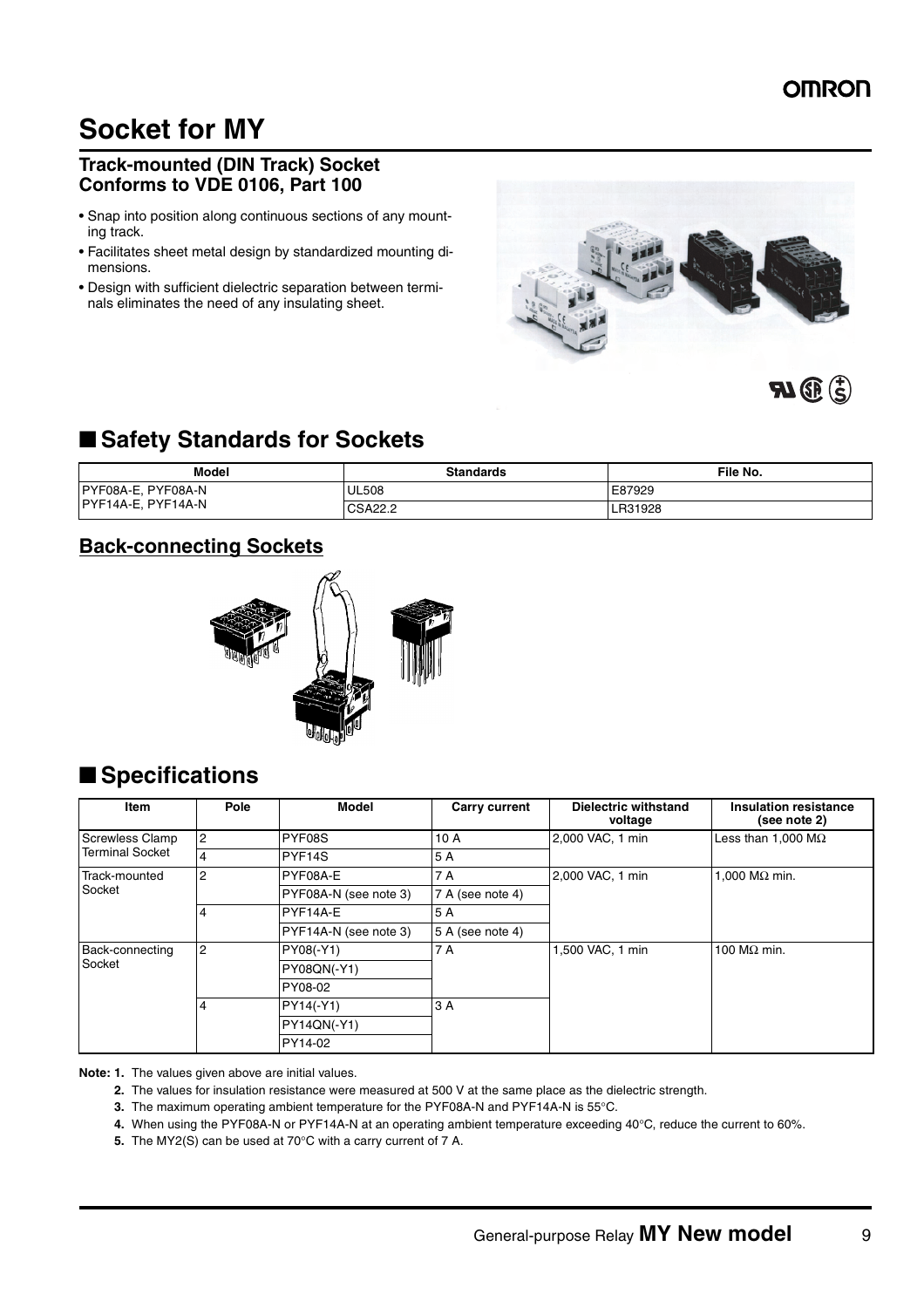# ■ **Dimensions**

**Note:** All units are in millimeters unless otherwise indicated.

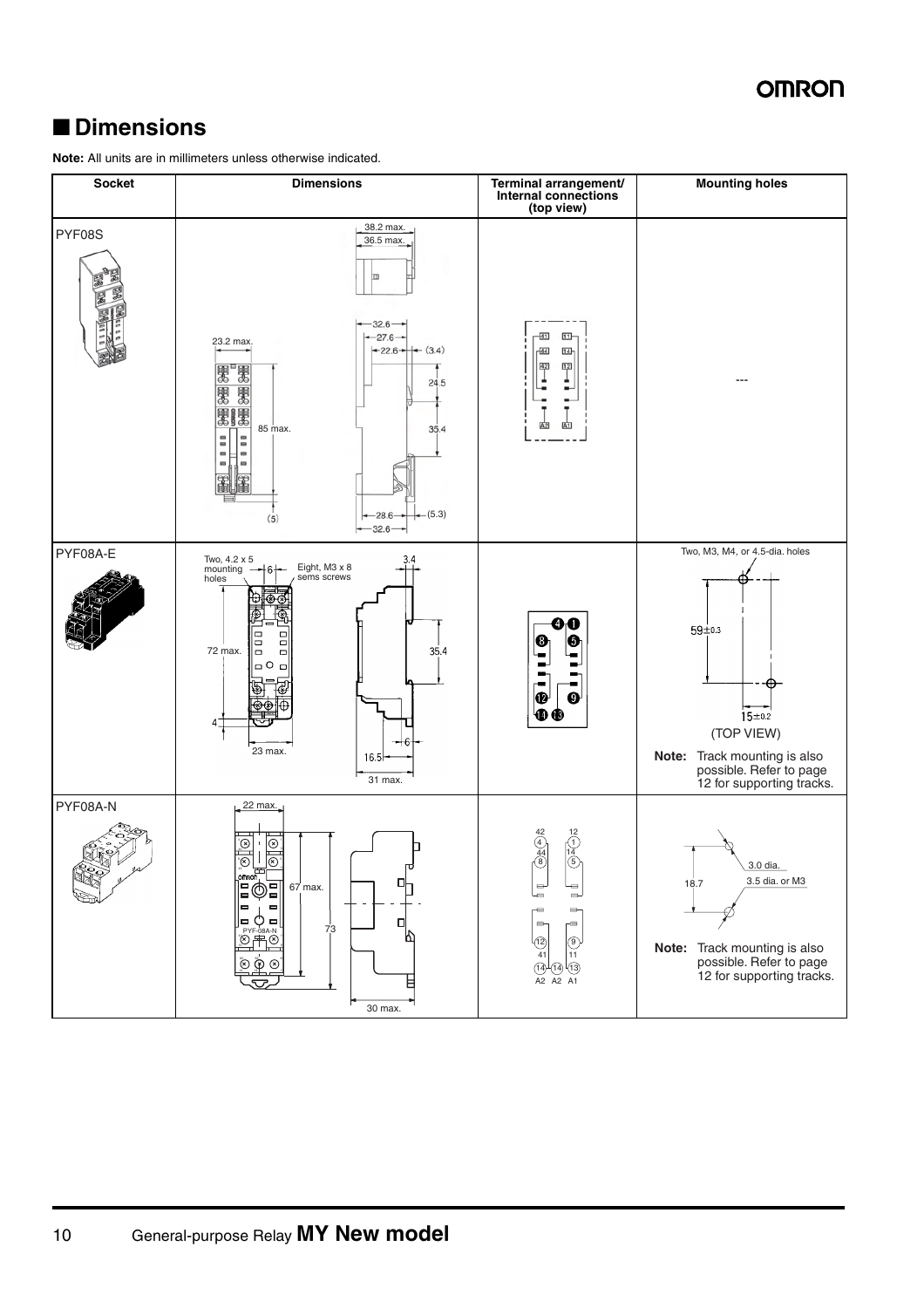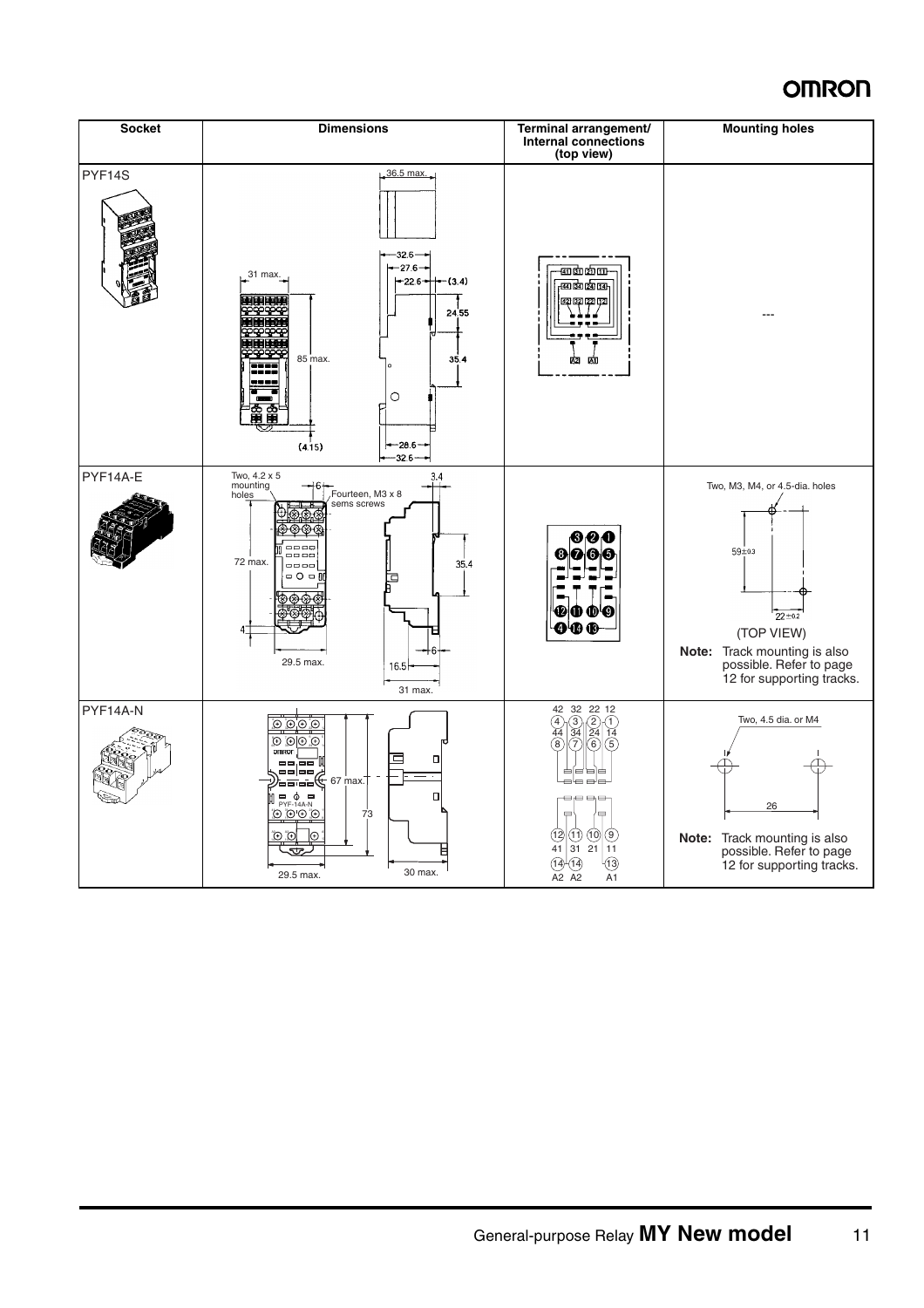

**Note:** Use a panel with plate thickness of 1 to 2 mm for mounting the Sockets.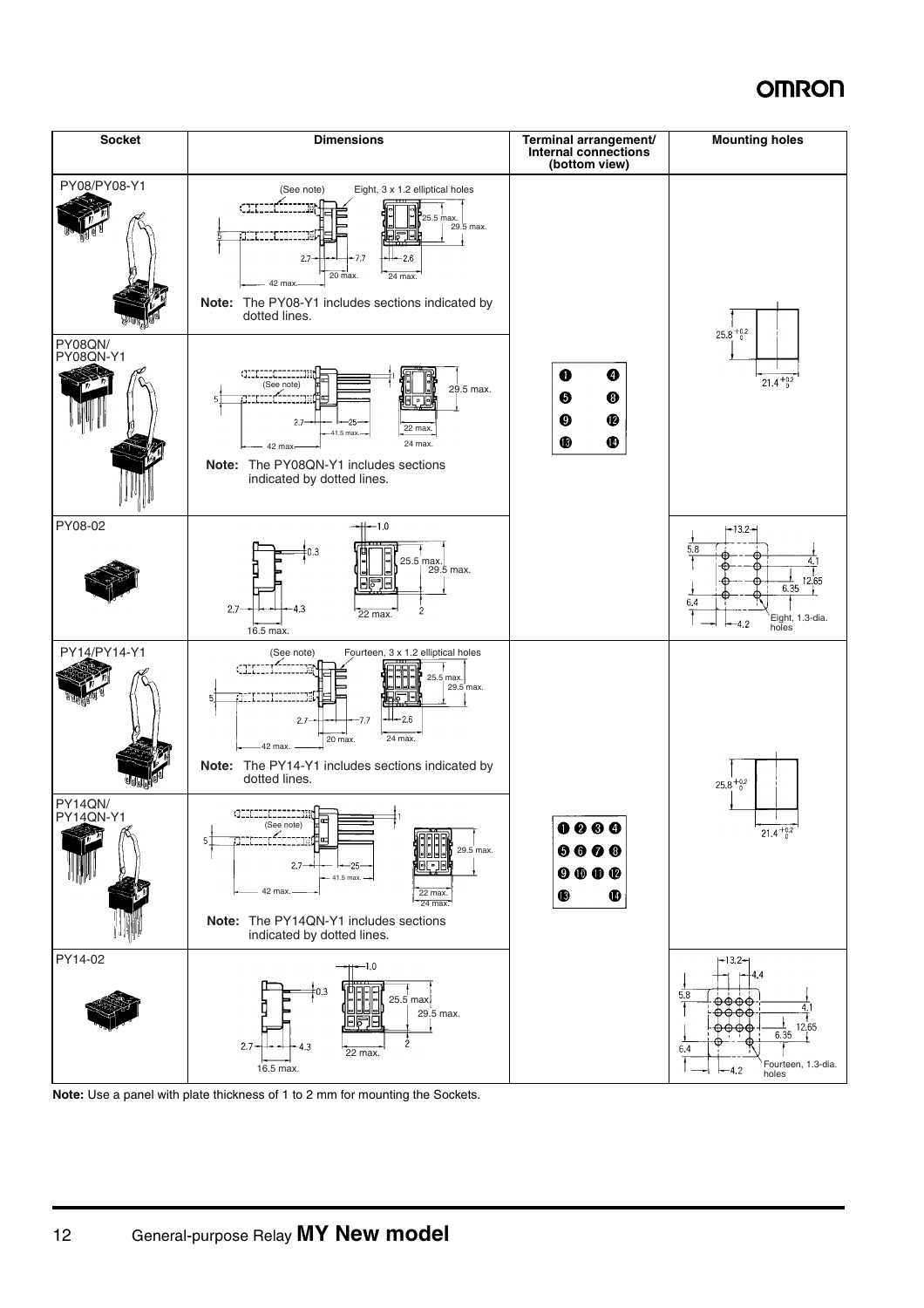## **Hold-down Clips**

**PYC-A1 (2 pcs per set)**









## **Mounting Plates for Back-connecting Sockets**





**PYP-18**

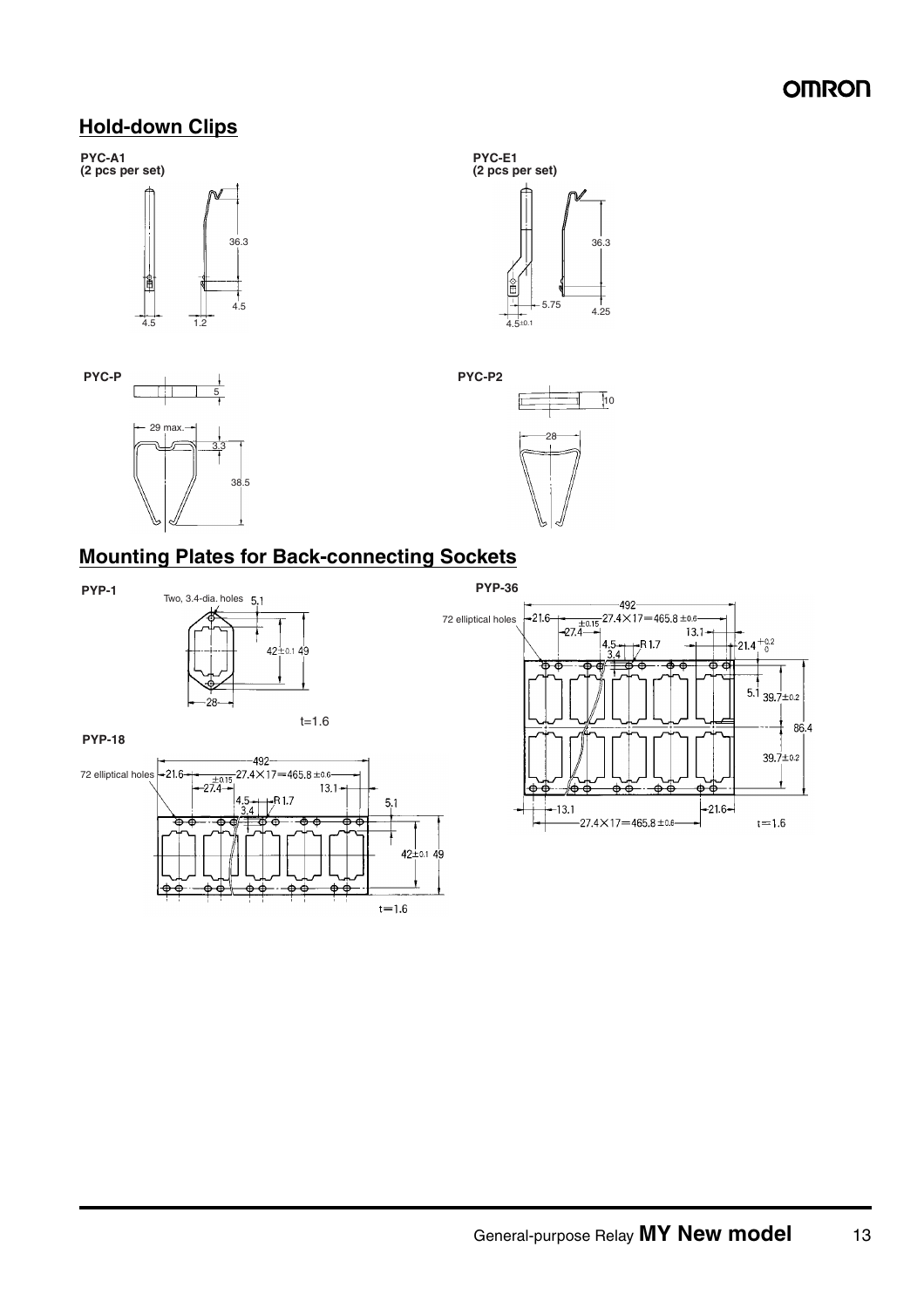## **Tracks and Accessories**

### **Supporting Tracks**

#### **PFP-50N/PFP-100N**





**Note:** The figure in the parentheses is for PFP-50N.

## 35±0.3 7.3±0.15 27±0.15

#### **PFP-100N2**







### **End Plate**

#### **PFP-M**





## **Spacer**

**PFP-S**



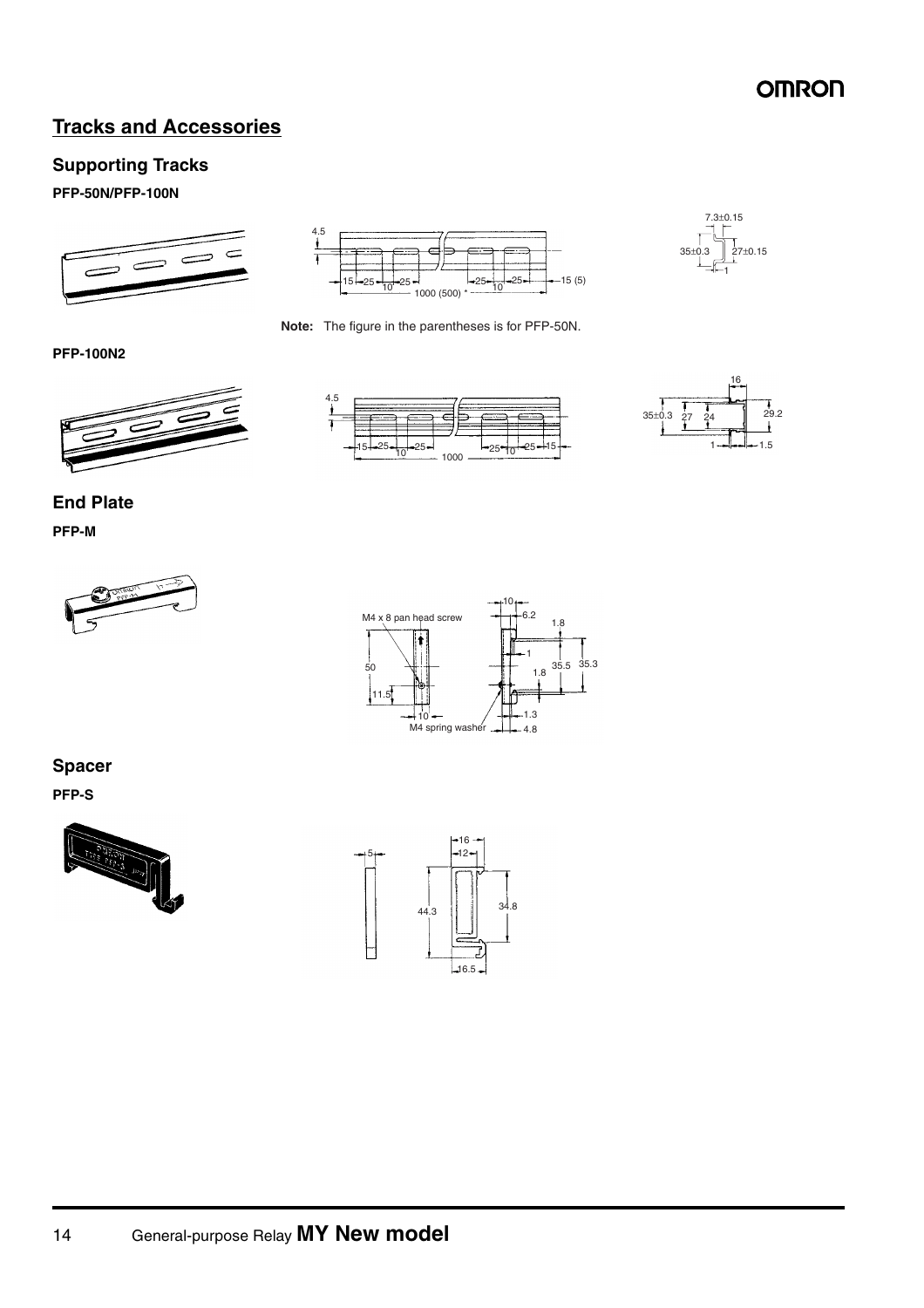# **Precautions**

Refer to *General Precautions* on page 11 of the *General-purpose Relays and Power Relays Group* Catalog (X034).

# ■ **Connections**

Do not reverse polarity when connecting DC-operated Relays with built-in diodes or indicators or high-sensitivity DC-operated Relays.

# ■ **Mounting**

**•** Whenever possible, mount Relays so that it is not subject to vibration or shock in the same direction as that of contact movement.